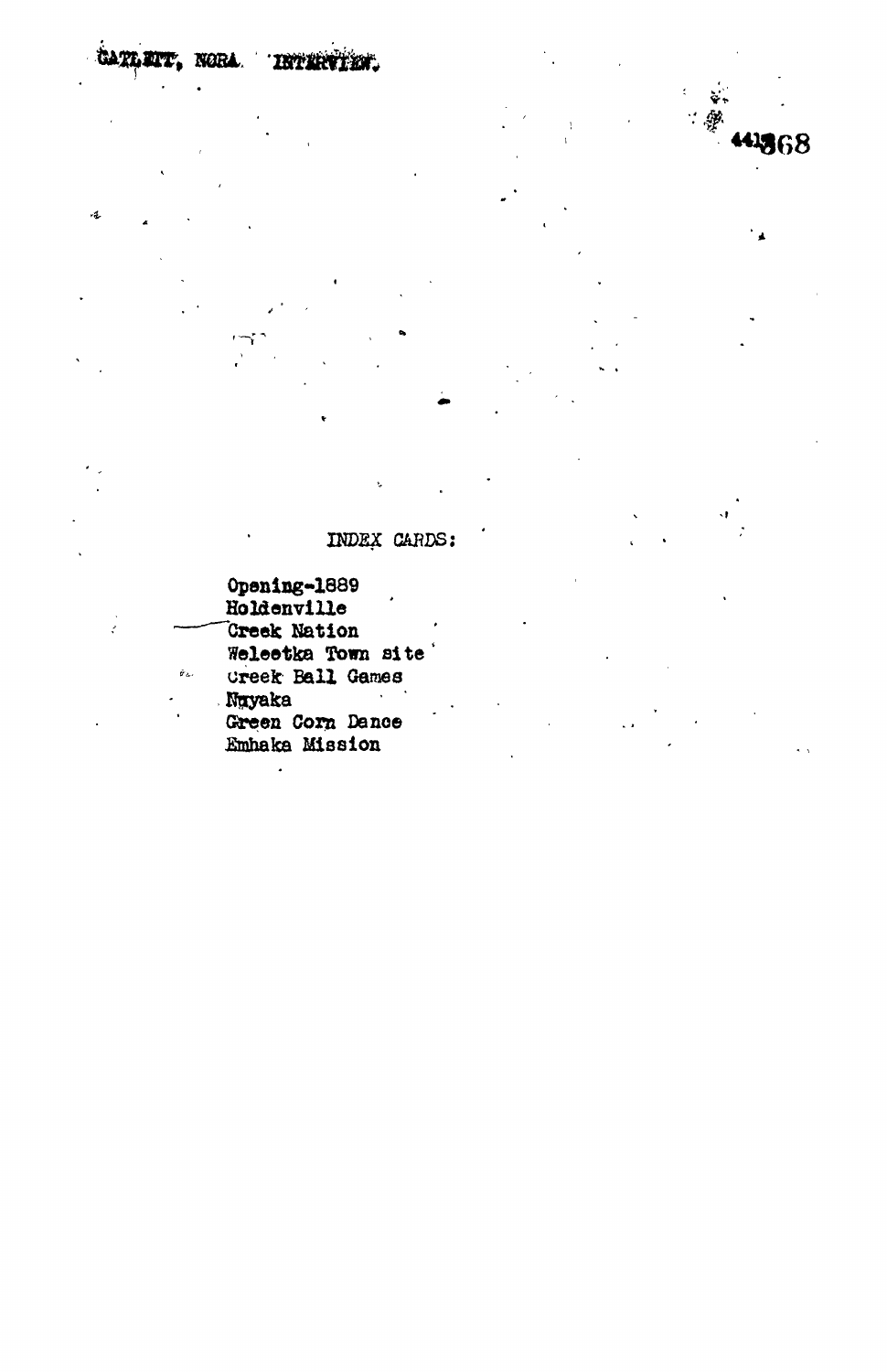| CATLETT, NORA. INTERVIEW.<br>$-8 -$<br>Amelia Harris,<br>Form $A - (S - 149)$<br>Field Worker;",<br>BIOGRAPHY FORM<br>WOPAS PROGRESS ADMINISTRATION<br>: Indian-Pioneer History Project for Oklahoma | $369\mu$ 412 |
|------------------------------------------------------------------------------------------------------------------------------------------------------------------------------------------------------|--------------|
|                                                                                                                                                                                                      |              |
| ÷.<br>Field Worker's name Amelia F. Harris,                                                                                                                                                          |              |
| $193 \, 7 \,$<br>This report made on (date) June 15                                                                                                                                                  |              |
| Oklahoma City, Oklahoma.                                                                                                                                                                             |              |
| Name * Mrs. (Nora) H. B. Catlett,<br>ı.                                                                                                                                                              |              |
| Post Office, Address O <lahoma city,="" oklahoma.<br=""><math>\cdot</math> 2,</lahoma>                                                                                                               |              |
| Residence address (or location) 226 N.W. 13th Street.<br>3.                                                                                                                                          |              |
| $\sum_{i=1}^{N}$ Day 2 $\sum$ Year 1867.<br>DATE OF BIRTH: Month Cotober<br>4.                                                                                                                       |              |
| 5:<br>Place of birth                                                                                                                                                                                 |              |
|                                                                                                                                                                                                      |              |
| Illinois.<br>Name of Father John W. Newlon<br>6.<br>Place of birth                                                                                                                                   |              |
| Other information about father Served in Civil War.                                                                                                                                                  |              |
| Name of Mother Elizabeth (Taylor) Newlon Flace of birth<br>Indiana.<br>$\cdot 7$ .                                                                                                                   |              |
| Other information about mother Dead.                                                                                                                                                                 | ١.           |
|                                                                                                                                                                                                      |              |
| Notes or complete harrative by the field worker dealing with the life and                                                                                                                            |              |

story of the person interviewed. Refer to Manual for suggested subjects  $\lambda$ and questions. Continue on blank sheets if necessary an<mark>d attach firml</mark>y to this form. Number of sheets attached  $\frac{1}{\sqrt{2}}$  ,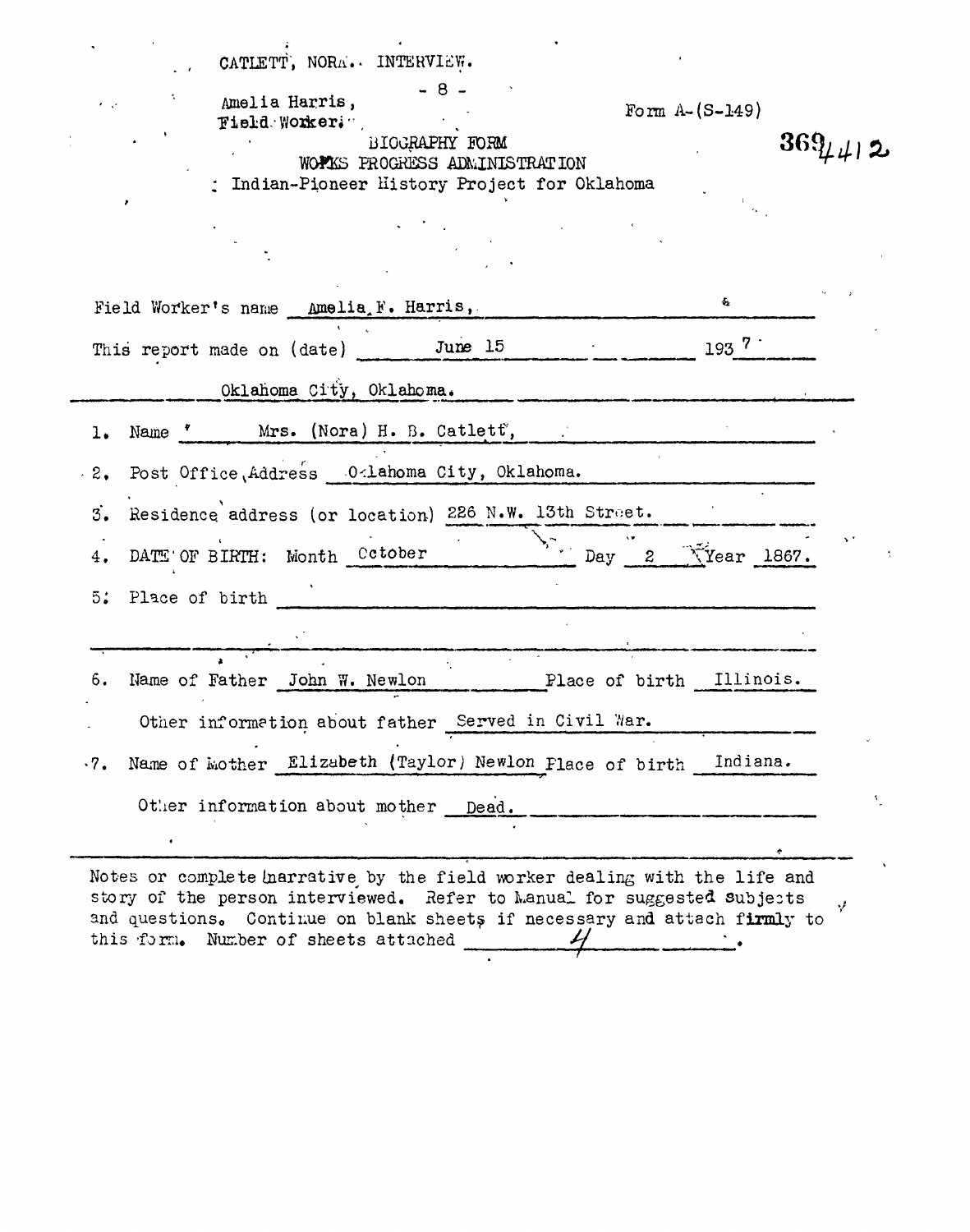## **CATIETT, NORA. INTERVIEW.**

**Anelia Harris, Fiel d Worker. \* . 37 0**

*t*

**An Interview With Mrs. Nora Xatlett,^ 226 N.W. 13th St.,** Oklahoma City, Oklahoma.

**We became Very much interested in the Indian Territory after the run of 1889. The papers were so full of^thrilling adventures, and wonderful opportunities that my husband could think or talk** of nothing else but to come west. I finally gave **my consent and we sold our farm of 240 acresj-chartered a car and packed In our household goods, also a brood sow, chickens, turkeys, a span of horses and a surrey, five bushels of Irish potatoes, turnips, and worlds of canned and dried fruit. We came all** the way on a train.

**We had friends who come in 1889 and were making i ' external in Holden.** So we stopped in Holden.<br> **111e**, too, rented a five-room cottage, and moved into it until we could decide on our permanent home. We hadn't been there long when my husband and others opened up the townsite of Weleetka on part of the allotment of Martha Lowes, a Creek Indian. He then stretched a tent for the first bank in Welectka, and he carried his money down to it in an old telescope bad, (This bag is usually made of canvas: with the top and bottom of the same depth. The top slips or tolescopes, over the bottom, with straps buckled.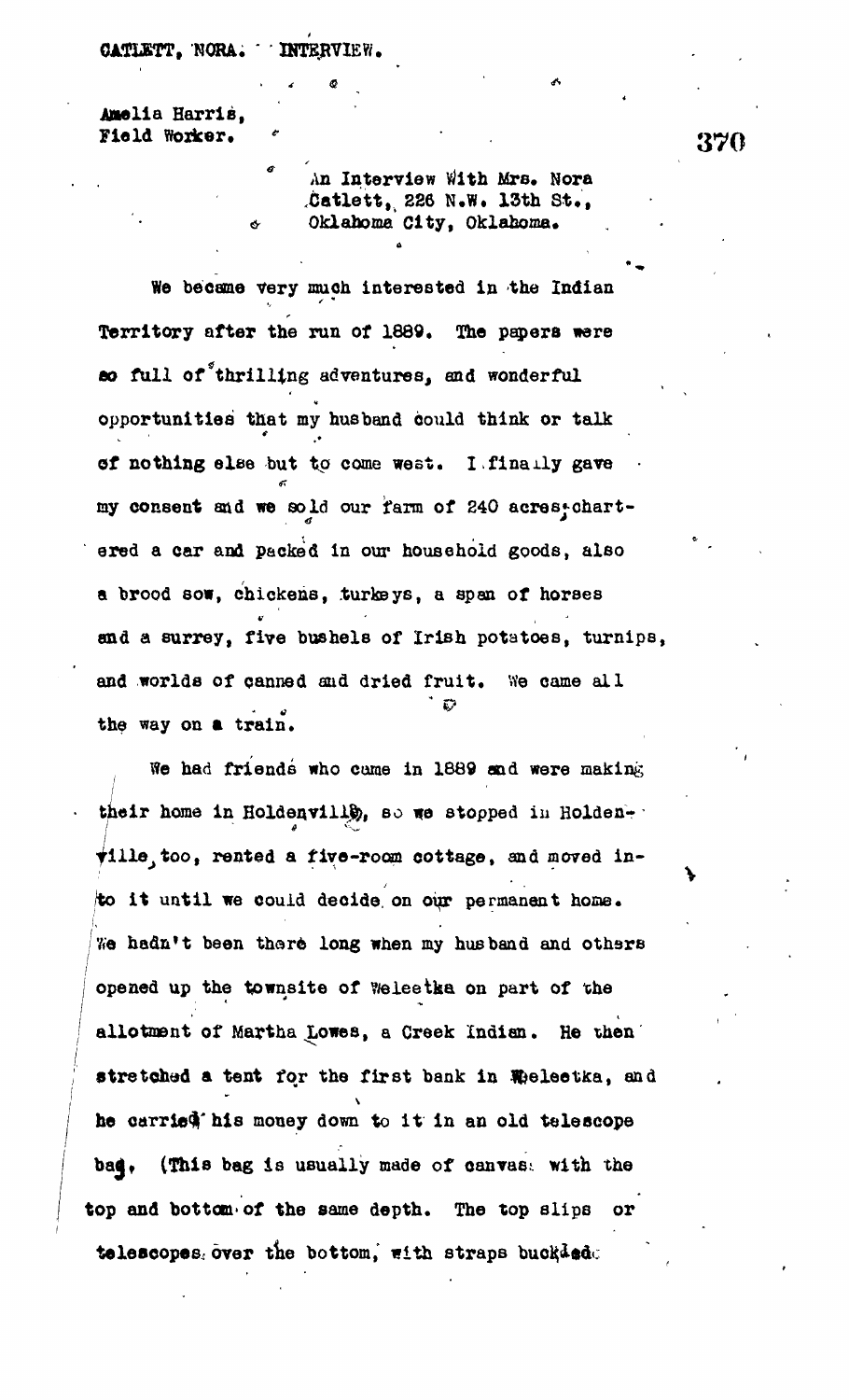**around it to hold/it secure). He kept the money in this tent and transacted business over a table until he got a box house built in about three days.** In this house he had a orude cashier's window and **a each box. Tho following year a nice brick bank was built with modern improvements, tfhis bank was called The First National Bank of Wieetka. We also built a nice two-Btory frsne house with.a** bath room. We had a wind will and over ground tank for our water works, as the town was not "modern". **We moved al l our things over from Holdenville to Weleetka-well satisfied with our new home.**

**From the beginning our family entered wh&te** heartedly into the spiritial and social activities **of the town. We never missed Sunday School or Church.** We always kept our lantern teins and filled with **coal oi l to guide us to church at night as we did not** have electric lights until several years later. Society **consisted of box suppers or pie socials'to help reduce the churcL debts, and picnics on the banks of the Canadian, which was a mile from the city limits. Our** largest assembly would be on Sunday exching to Creek Indian Ball game 5. I have witnessed many of these games.

**Great preparation had been made tor a gone to be** played on a hill near Weleetka between the Creeks and 371

 $\mathscr{D}$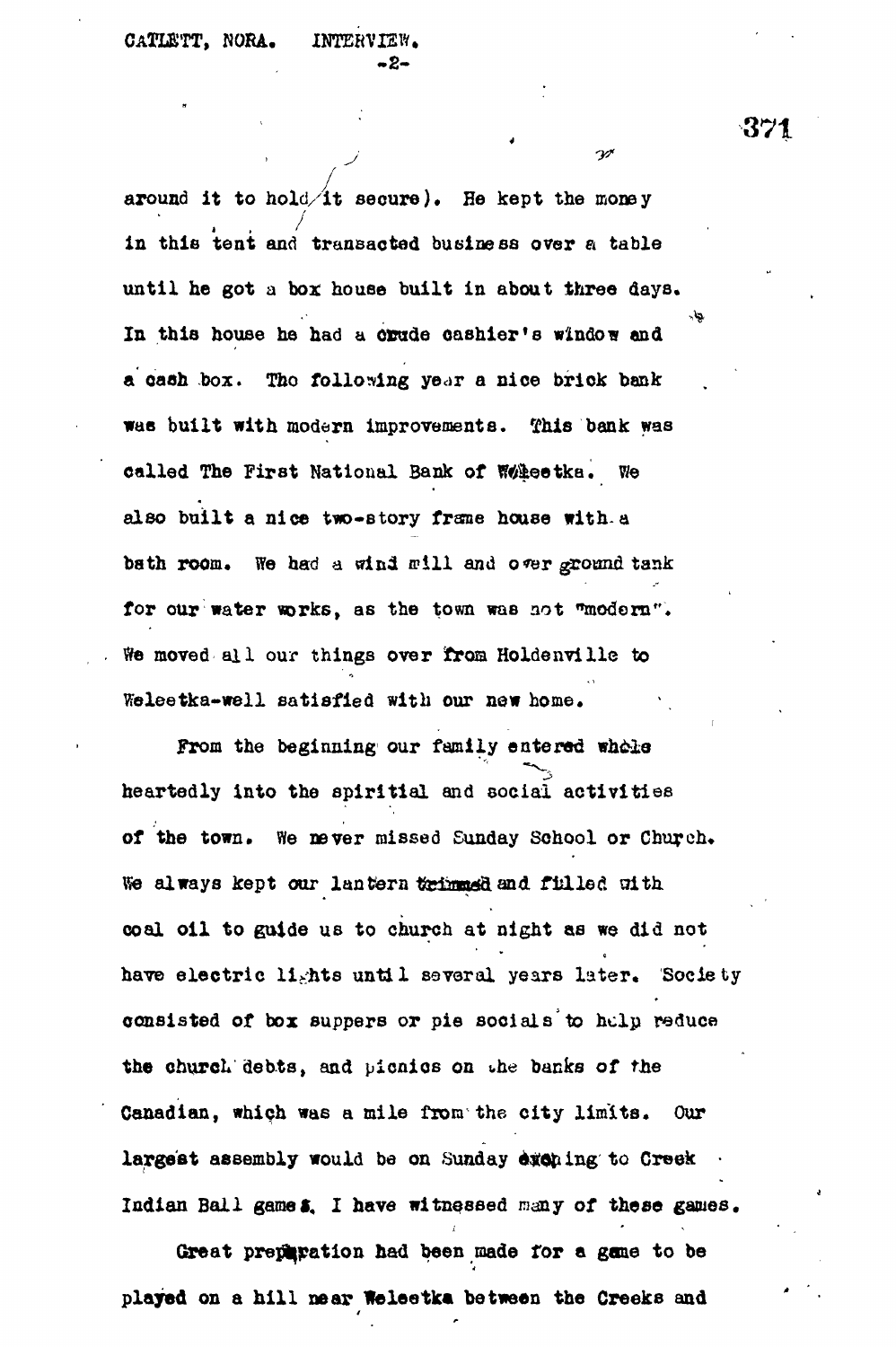- 3 -

Nuykaa. The Nuykaa were a band of Indians that always rode ponies eingle file-the Creekc walked. That Sunday was hot. Be went early in order do drive our surrey . up close to enjoy the game. The Creeks were there waiting. The participants wore only a breech clout. Their cheste and faces were painted in bright colors.: Some of the others wore trousers. Others high up or chiefs had full regulia, head bonnets and everything. livery-. body was waiting for the Nuykas to come and start the game. Iresently they came riding single file in all picturesque regalia. The head men entered into a conversation and then *other* Indians gathered around. All at once they started fighting with their ball'sticks. I never saw such beatings as they gavepach other. They were a bloody bunch. The Indian women got buckets of water and as soon as one wae knocked out thoy would bathe his face and wounds. There were a thousand or more white people gathered to see the game, but when the fight started, you never saw such a scramble among the white folks to get away from there, we among the rest.

An annual event was the green corn dance, dancing in a circle around a big fire to the time of the tom toms and rattle gourds (filled with small rocks) with beads and shells hung around their knees. This event lasted